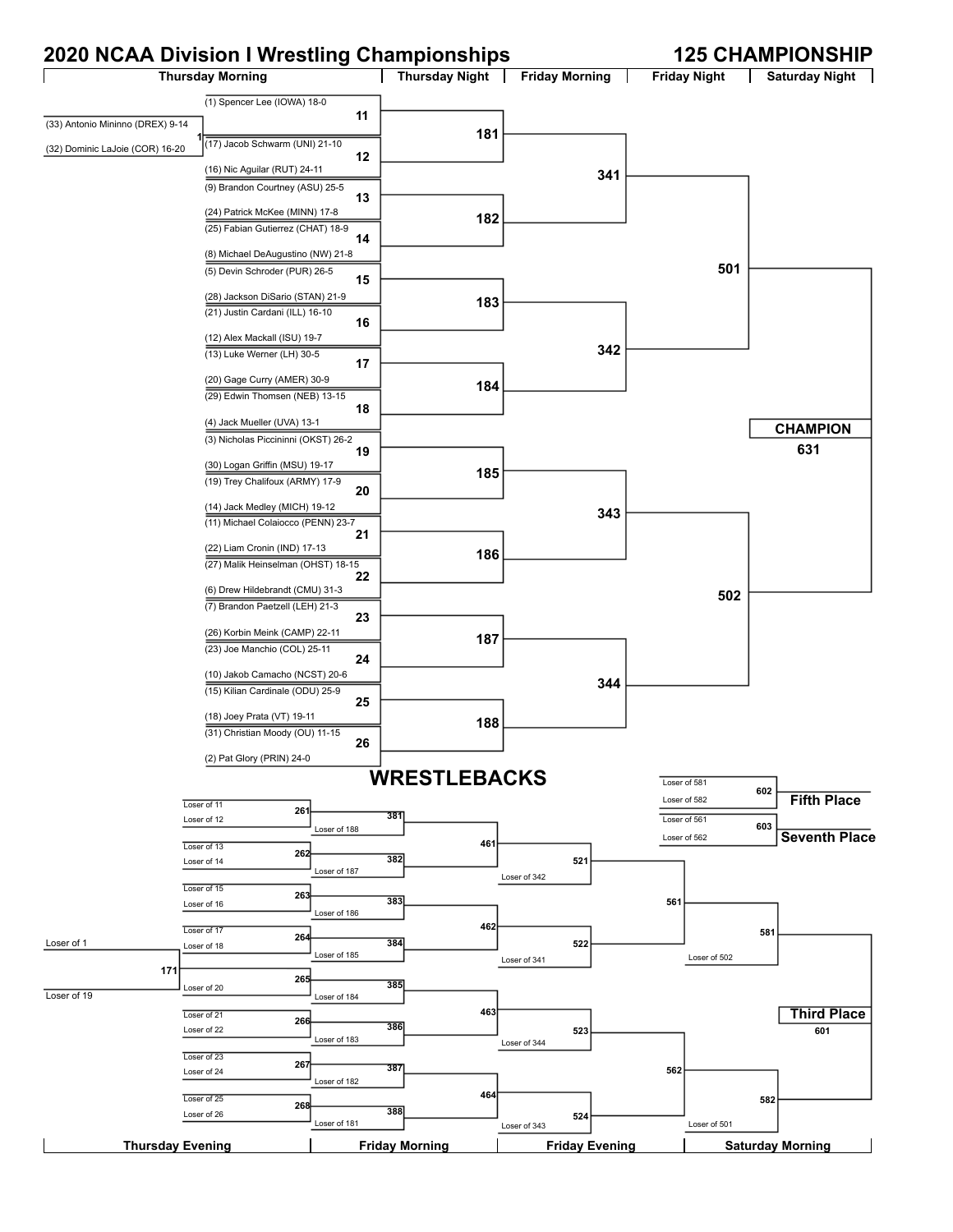## **2020 NCAA Division I Wrestling Championships 133 CHAMPIONSHIP**

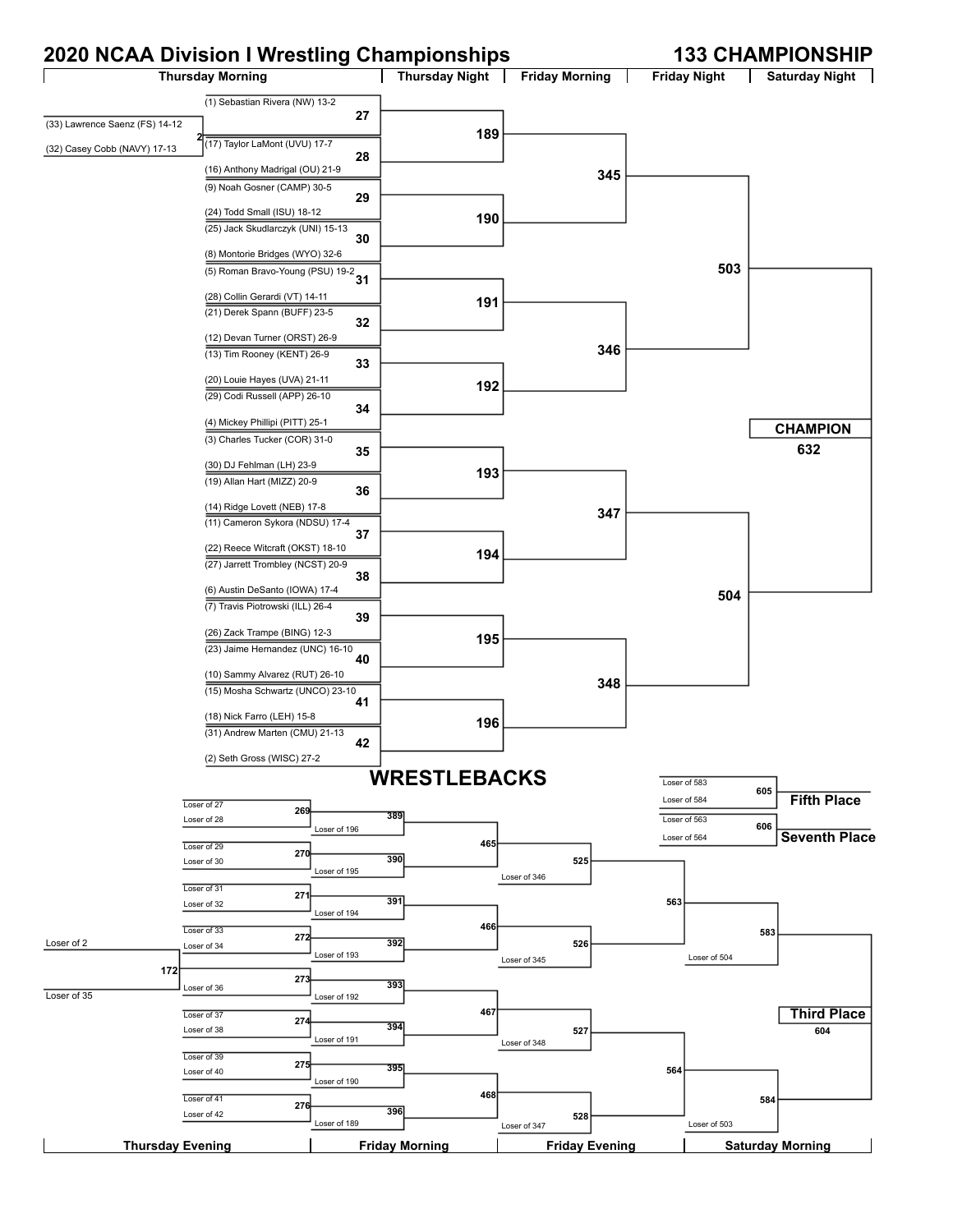#### **2020 NCAA Division I Wrestling Championships 141 CHAMPIONSHIP**

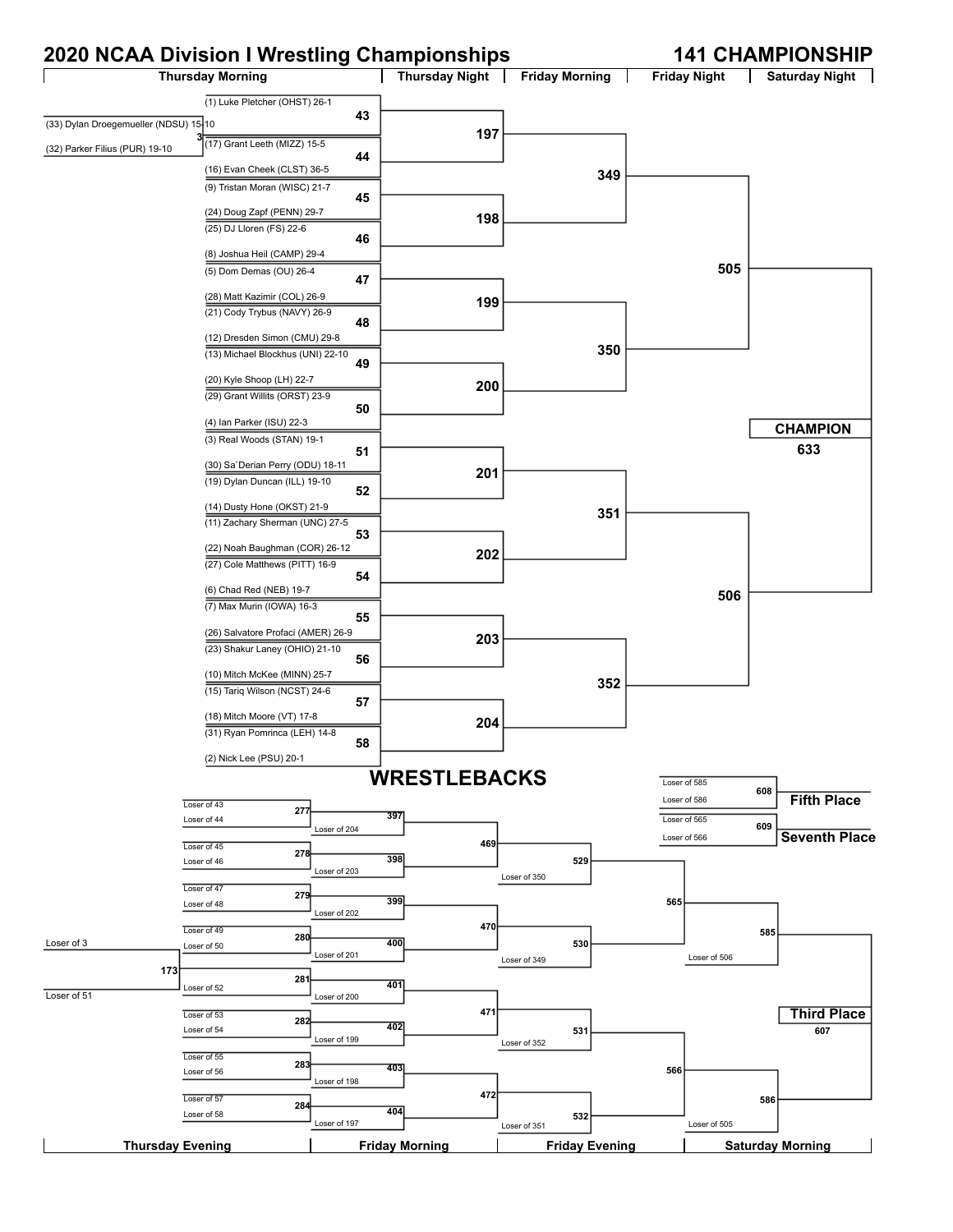## **2020 NCAA Division I Wrestling Championships 149 CHAMPIONSHIP**

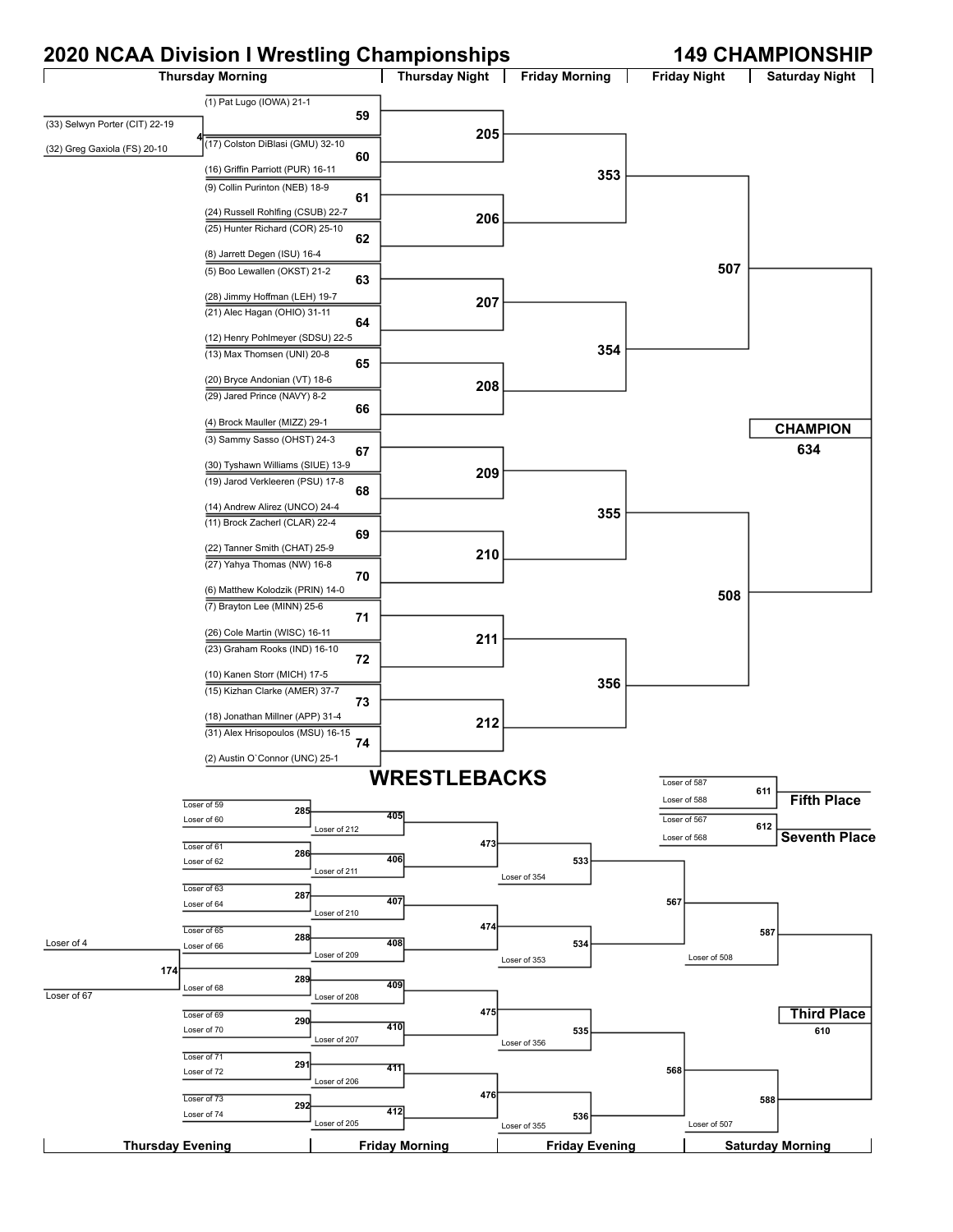## **2020 NCAA Division I Wrestling Championships 157 CHAMPIONSHIP**

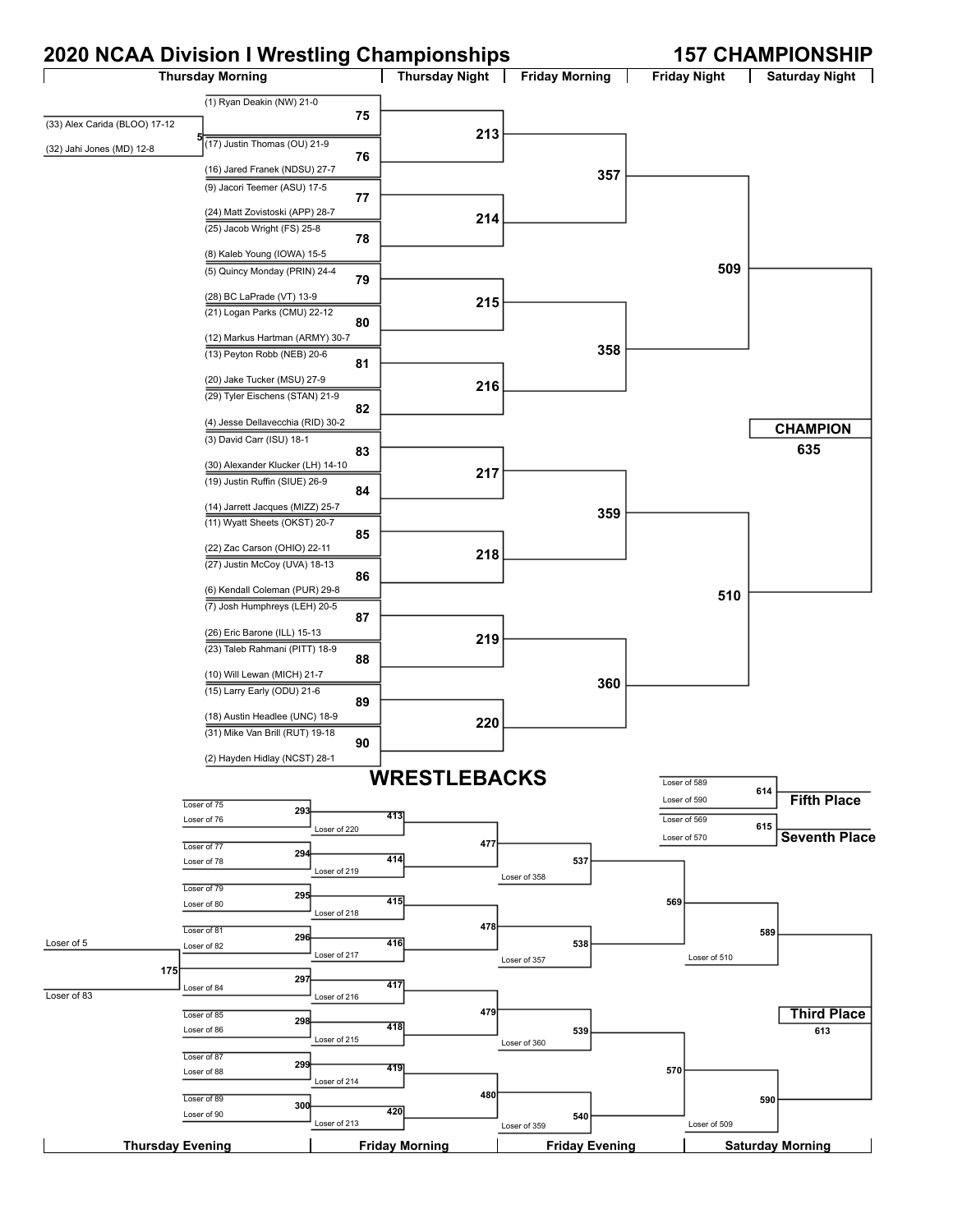## **2020 NCAA Division I Wrestling Championships 165 CHAMPIONSHIP**

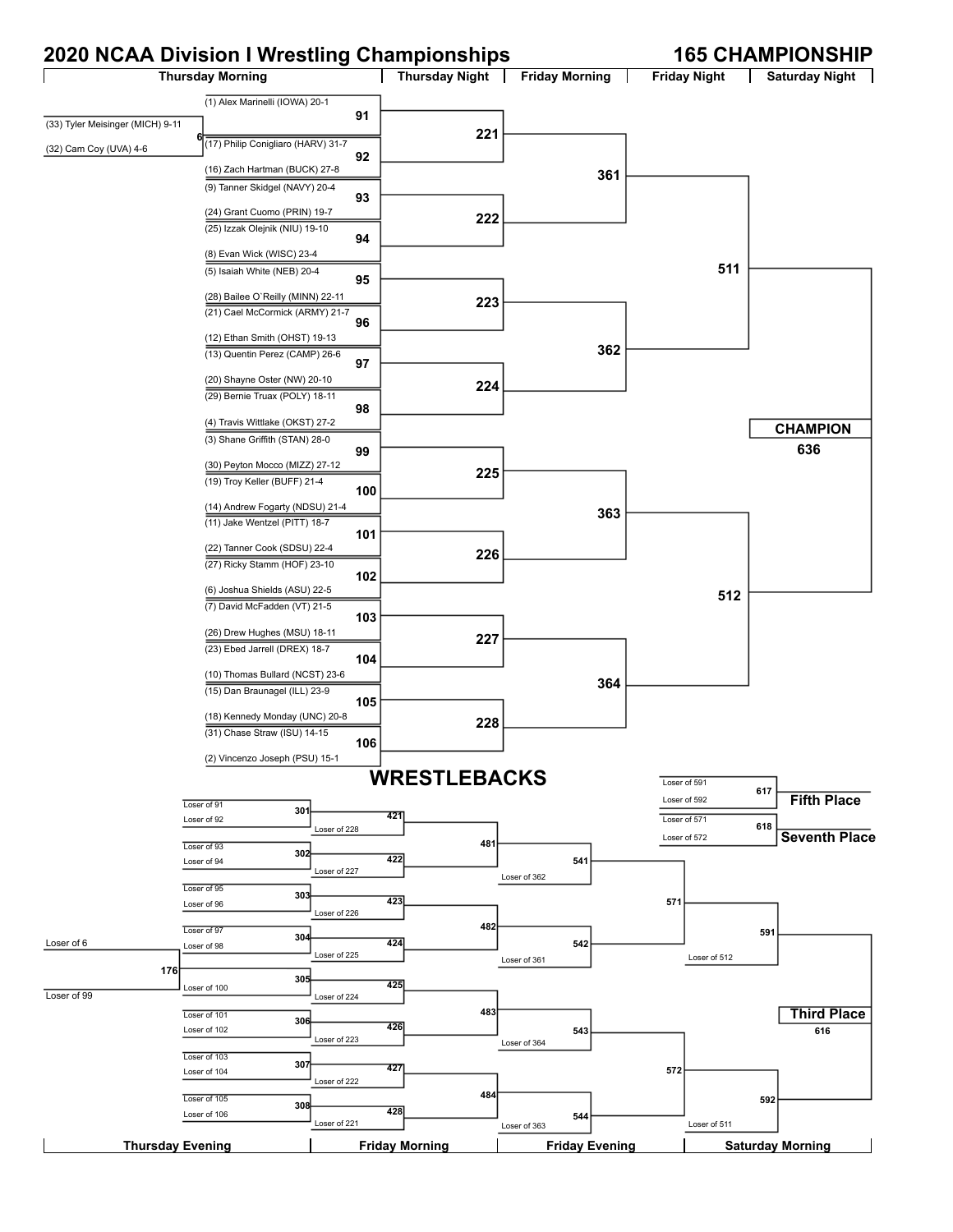## **2020 NCAA Division I Wrestling Championships 174 CHAMPIONSHIP**

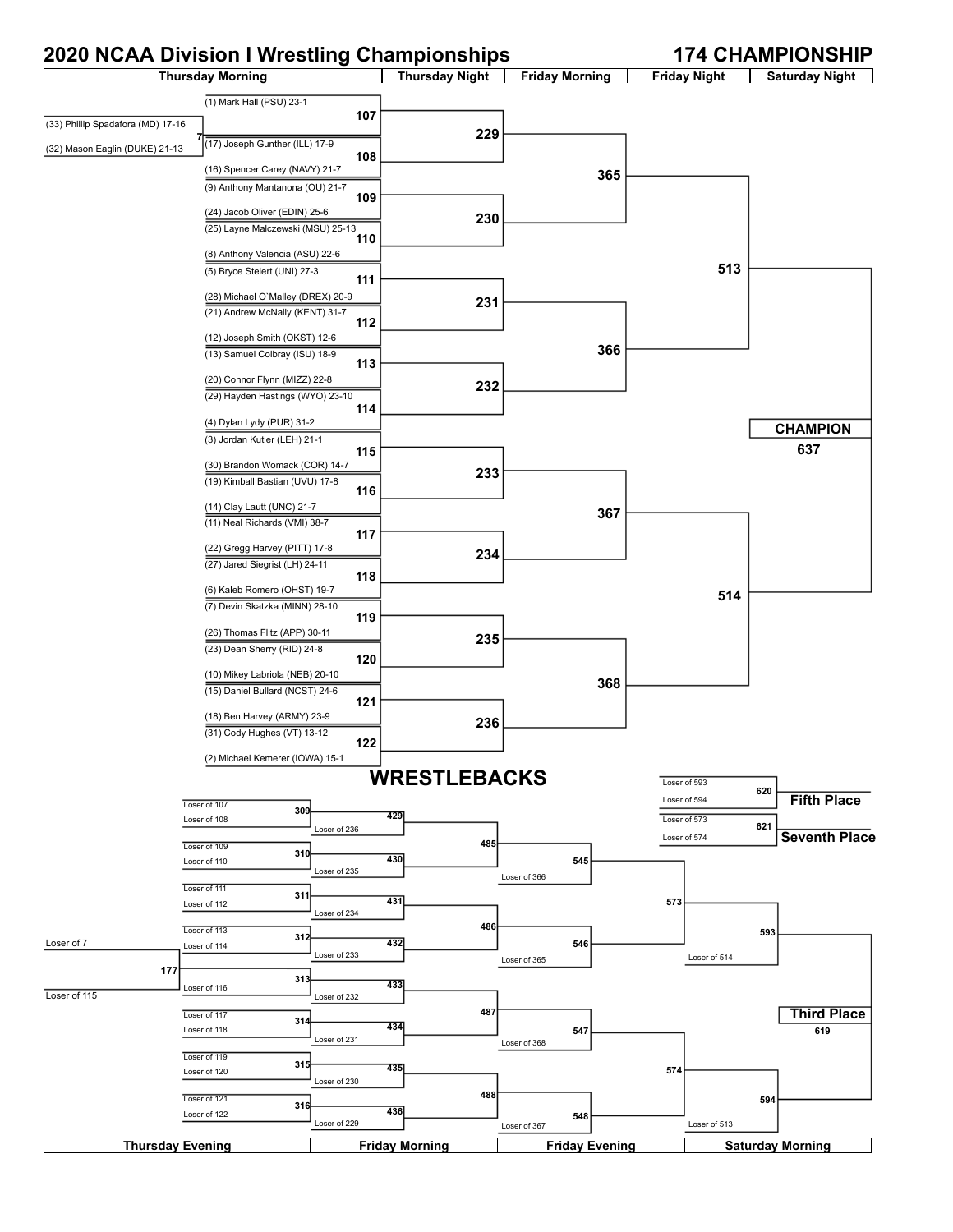# **2020 NCAA Division I Wrestling Championships 184 CHAMPIONSHIP**

| 2020 NOAA DIVISION I WIGSUNG ONGHIPIONSHIPS |                                                                      |              |                       |                       |     |                     | זוו וטירוטר זוויותו וט <del>ד</del> ט ו |
|---------------------------------------------|----------------------------------------------------------------------|--------------|-----------------------|-----------------------|-----|---------------------|-----------------------------------------|
|                                             | <b>Thursday Morning</b>                                              |              | Thursday Night        | <b>Friday Morning</b> |     | <b>Friday Night</b> | <b>Saturday Night</b>                   |
|                                             | (1) Taylor Lujan (UNI) 28-2                                          |              |                       |                       |     |                     |                                         |
| (33) Josh Loomer (CSUB) 10-14               |                                                                      | 123          |                       |                       |     |                     |                                         |
|                                             | (17) Noah Stewart (ARMY) 18-6                                        |              | 237                   |                       |     |                     |                                         |
| (32) Antonio Agee (ODU) 24-14               |                                                                      | 124          |                       |                       |     |                     |                                         |
|                                             | (16) Tanner Harvey (AMER) 24-8                                       |              |                       |                       | 369 |                     |                                         |
|                                             | (9) Anthony Montalvo (OKST) 25-6                                     | 125          |                       |                       |     |                     |                                         |
|                                             | (24) Johnny Sebastian (WISC) 12-8                                    |              |                       |                       |     |                     |                                         |
|                                             | (25) Trevor Allard (BLOO) 24-4                                       |              | 238                   |                       |     |                     |                                         |
|                                             | (8) Andrew Morgan (CAMP) 29-6                                        | 126          |                       |                       |     |                     |                                         |
|                                             | (5) Trent Hidlay (NCST) 23-4                                         |              |                       |                       |     | 515                 |                                         |
|                                             |                                                                      | 127          |                       |                       |     |                     |                                         |
|                                             | (28) Jonathan Loew (COR) 26-13                                       |              | 239                   |                       |     |                     |                                         |
|                                             | (21) Billy Janzer (RUT) 21-10                                        | 128          |                       |                       |     |                     |                                         |
|                                             | (12) Zach Carlson (SDSU) 26-6                                        |              |                       |                       |     |                     |                                         |
|                                             | (13) Chris Weiler (LEH) 17-7                                         |              |                       |                       | 370 |                     |                                         |
|                                             |                                                                      | 129          |                       |                       |     |                     |                                         |
|                                             | (20) Matthew Waddell (CHAT) 22-9<br>(29) Travis Stefanik (PRIN) 17-7 |              | 240                   |                       |     |                     |                                         |
|                                             |                                                                      | 130          |                       |                       |     |                     |                                         |
|                                             | (4) Lou Deprez (BING) 26-5                                           |              |                       |                       |     |                     | <b>CHAMPION</b>                         |
|                                             | (3) Aaron Brooks (PSU) 15-1                                          |              |                       |                       |     |                     | 638                                     |
|                                             | (30) Max Lyon (PUR) 19-15                                            | 131          |                       |                       |     |                     |                                         |
|                                             | (19) Brit Wilson (NIU) 21-3                                          |              | 241                   |                       |     |                     |                                         |
|                                             |                                                                      | 132          |                       |                       |     |                     |                                         |
|                                             | (14) Rocky Jordan (OHST) 29-9<br>(11) Abe Assad (IOWA) 22-7          |              |                       |                       | 371 |                     |                                         |
|                                             |                                                                      | 133          |                       |                       |     |                     |                                         |
|                                             | (22) Dylan Wisman (MIZZ) 19-8                                        |              | 242                   |                       |     |                     |                                         |
|                                             | (27) Alan Clothier (UNCO) 26-8                                       | 134          |                       |                       |     |                     |                                         |
|                                             | (6) Cameron Caffey (MSU) 27-7                                        |              |                       |                       |     | 516                 |                                         |
|                                             | (7) Taylor Venz (NEB) 20-8                                           | 135          |                       |                       |     |                     |                                         |
|                                             | (26) Jelani Embree (MICH) 16-11                                      |              |                       |                       |     |                     |                                         |
|                                             | (23) Marcus Coleman (ISU) 17-11                                      |              | 243                   |                       |     |                     |                                         |
|                                             |                                                                      | 136          |                       |                       |     |                     |                                         |
|                                             | (10) Nino Bonaccorsi (PITT) 23-5<br>(15) Zach Braunagel (ILL) 21-10  |              |                       |                       | 372 |                     |                                         |
|                                             |                                                                      | 137          |                       |                       |     |                     |                                         |
|                                             | (18) Owen Webster (MINN) 22-12                                       |              | 244                   |                       |     |                     |                                         |
|                                             | (31) Tate Samuelson (WYO) 19-14                                      | 138          |                       |                       |     |                     |                                         |
|                                             | (2) Hunter Bolen (VT) 24-2                                           |              |                       |                       |     |                     |                                         |
|                                             |                                                                      |              | <b>WRESTLEBACKS</b>   |                       |     | Loser of 595        |                                         |
|                                             | Loser of 123                                                         |              |                       |                       |     | Loser of 596        | 623<br><b>Fifth Place</b>               |
|                                             | 317<br>Loser of 124                                                  |              | 437                   |                       |     | Loser of 575        |                                         |
|                                             |                                                                      | Loser of 244 |                       |                       |     | Loser of 576        | 624<br><b>Seventh Place</b>             |
|                                             | Loser of 125<br>318                                                  |              | 489<br>438            |                       |     |                     |                                         |
|                                             | Loser of 126                                                         | Loser of 243 |                       | 549<br>Loser of 370   |     |                     |                                         |
|                                             | Loser of 127<br>319                                                  |              |                       |                       |     |                     |                                         |
|                                             | Loser of 128                                                         | Loser of 242 | 439                   |                       |     | 575                 |                                         |
|                                             | Loser of 129                                                         |              | 490                   |                       |     |                     | 595                                     |
| Loser of 8                                  | 320<br>Loser of 130                                                  |              | 440                   | 550                   |     |                     |                                         |
| 178                                         |                                                                      | Loser of 241 |                       | Loser of 369          |     | Loser of 516        |                                         |
|                                             | 321<br>Loser of 132                                                  |              | 441                   |                       |     |                     |                                         |
| Loser of 131                                |                                                                      | Loser of 240 |                       |                       |     |                     |                                         |
|                                             | Loser of 133<br>322                                                  |              | 491<br>442            |                       |     |                     | <b>Third Place</b>                      |
|                                             | Loser of 134                                                         | Loser of 239 |                       | 551<br>Loser of 372   |     |                     | 622                                     |
|                                             | Loser of 135<br>323                                                  |              |                       |                       |     |                     |                                         |
|                                             | Loser of 136                                                         | Loser of 238 | 443                   |                       |     | 576                 |                                         |
|                                             | Loser of 137                                                         |              | 492                   |                       |     |                     | 596                                     |
|                                             | 32 <sub>4</sub><br>Loser of 138                                      |              | 444                   | 552                   |     |                     |                                         |
|                                             |                                                                      | Loser of 237 |                       | Loser of 371          |     | Loser of 515        |                                         |
| <b>Thursday Evening</b>                     |                                                                      |              | <b>Friday Morning</b> | <b>Friday Evening</b> |     |                     | <b>Saturday Morning</b>                 |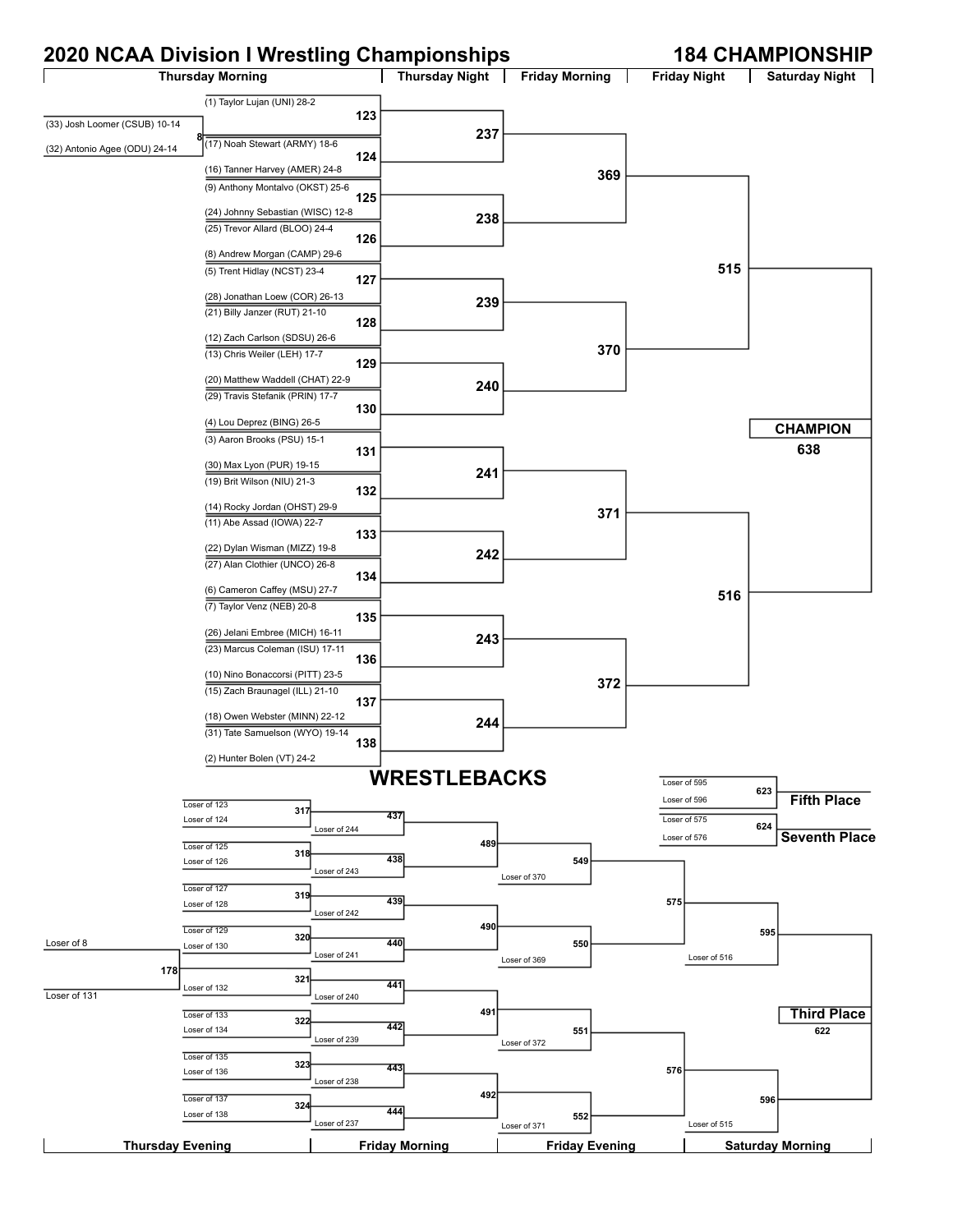## **2020 NCAA Division I Wrestling Championships 197 CHAMPIONSHIP**